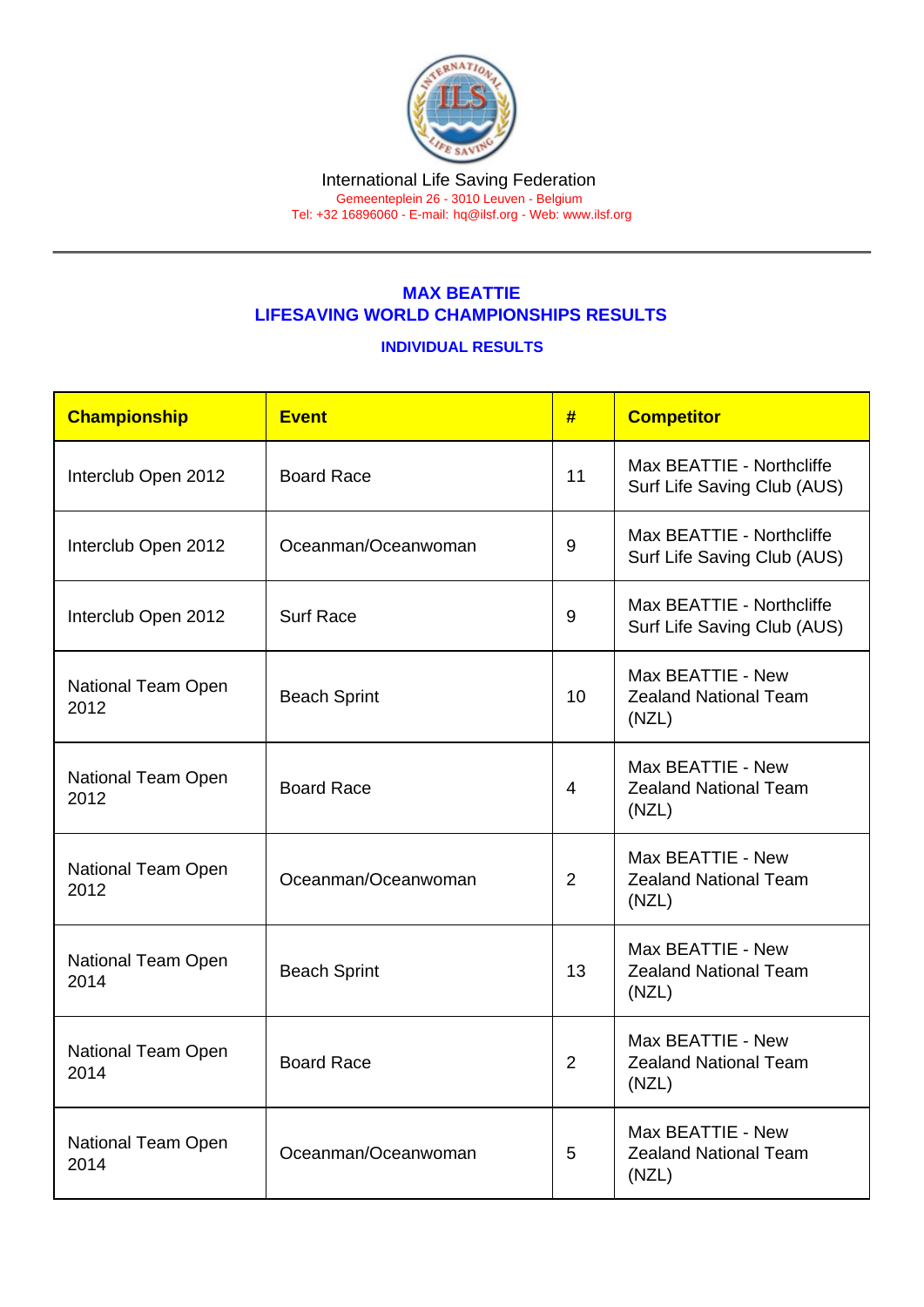| Championship                      | <b>Event</b>        | #              | <b>Competitor</b>                                                |
|-----------------------------------|---------------------|----------------|------------------------------------------------------------------|
| National Team Open<br>2014        | Surf Ski Race       | 6              | Max BEATTIE - New<br>Zealand National Team(NZL)                  |
| Interclub Open 2014               | <b>Board Race</b>   | 3              | Max BEATTIE - Northcliffe<br>Surf Life Saving Club (AUS)         |
| Interclub Open 2014               | Oceanman/Oceanwoman | 5              | Max BEATTIE - Northcliffe<br>Surf Life Saving Club (AUS)         |
| Interclub Open 2016               | Oceanman/Oceanwoman | 6              | Max BEATTIE - Surfers<br>Paradise Surf Life Saving<br>Club (AUS) |
| <b>National Team Open</b><br>2016 | <b>Board Race</b>   | 1              | Max BEATTIE - New<br><b>Zealand National Team</b><br>(NZL)       |
| National Team Open<br>2016        | Oceanman/Oceanwoman | 1              | Max BEATTIE - New<br><b>Zealand National Team</b><br>(NZL)       |
| National Team Open<br>2016        | Surf Ski Race       | 6              | Max BEATTIE - New<br><b>Zealand National Team</b><br>(NZL)       |
| Interclub Open 2018               | <b>Board Race</b>   | 8              | Max BEATTIE - Surfers<br>Paradise Surf Life Saving<br>Club (AUS) |
| Interclub Open 2018               | Oceanman/Oceanwoman | 8              | Max BEATTIE - Surfers<br>Paradise Surf Life Saving<br>Club (AUS) |
| National Team Open<br>2018        | <b>Board Race</b>   | $\overline{7}$ | Max BEATTIE - New<br><b>Zealand National Team</b><br>(NZL)       |
| National Team Open<br>2018        | Oceanman/Oceanwoman | 6              | Max BEATTIE - New<br><b>Zealand National Team</b><br>(NZL)       |
| National Team Open<br>2018        | Surf Ski Race       | 6              | Max BEATTIE - New<br><b>Zealand National Team</b><br>(NZL)       |

DISCLAIMER: These are sports results as retrieved on 30 Jun 2022 and are subject to change due to corrections.

If you think the displayed result is incorrectly presented, please raise a flag at [The ILS Lifesaving Sport Website.](https://sport.ilsf.org)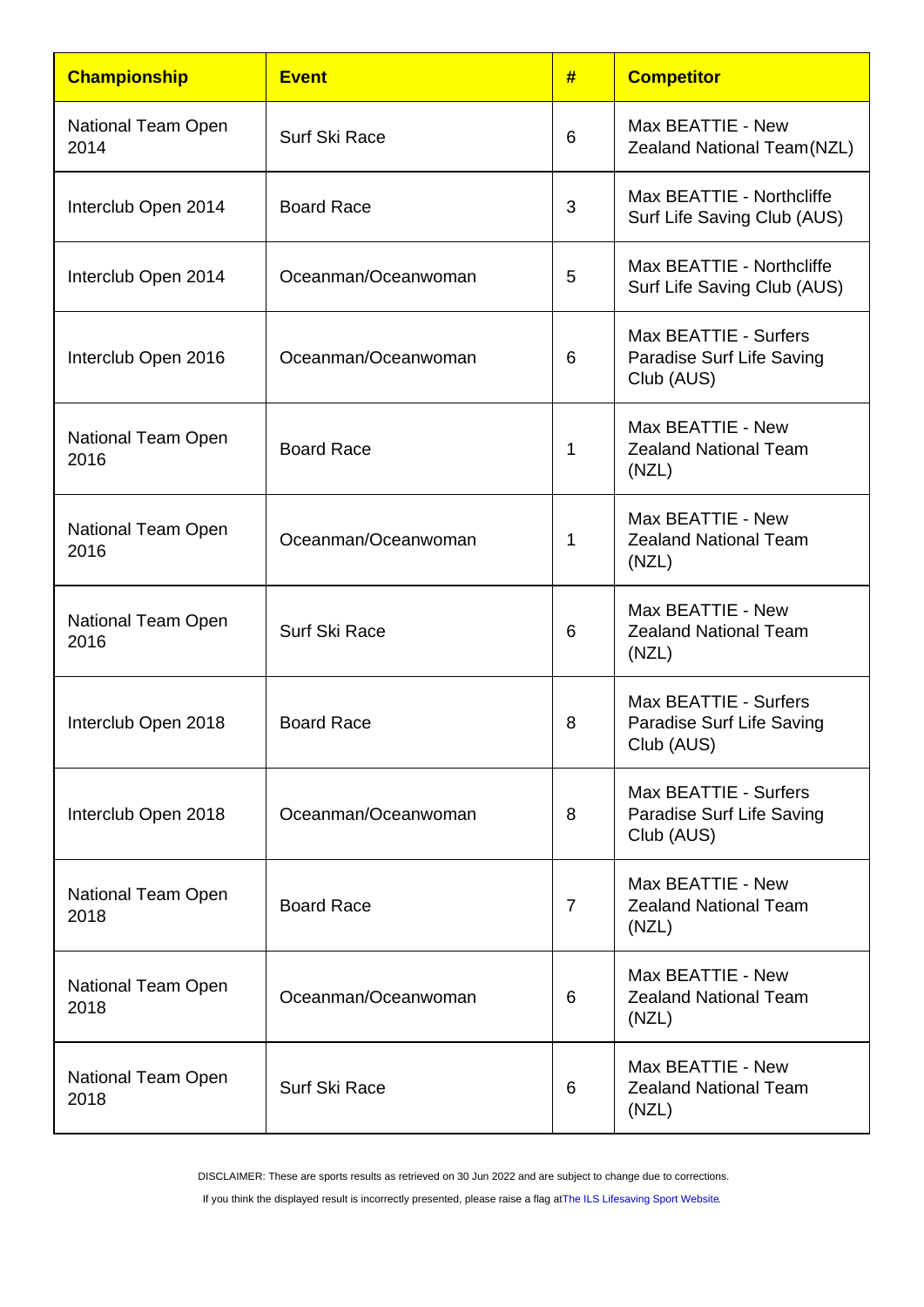Tel: +32 16896060 - E-mail: [hq@ilsf.org](mailto:hq@ilsf.org) - Web: [www.ilsf.org](https://www.ilsf.org)

## MAX BEATTIE LIFESAVING WORLD CHAMPIONSHIPS RESULTS

## TEAM RESULTS

| Championship                             | <b>Event</b>                 | #            | <b>Competitors</b>                                                                                                             |
|------------------------------------------|------------------------------|--------------|--------------------------------------------------------------------------------------------------------------------------------|
| <b>National Team</b><br>Open 2018        | Oceanman/Oceanwoman<br>Relay | 1            | New Zealand National Team<br>(NZL)<br>Max BEATTIE, Chris DAWSON,<br>Murdoch FINCH, Cory TAYLOR                                 |
| Interclub Open<br>2012                   | <b>Board Rescue Race</b>     | $\mathbf 1$  | Northcliffe Surf Life Saving Club<br>(AUS)<br>Max BEATTIE, Mitchell MILLER                                                     |
| <b>National Team</b><br>Open 2016        | Oceanman/Oceanwoman<br>Relay | $\mathbf{1}$ | <b>New Zealand National Team</b><br>(NZL)<br>Max BEATTIE, Paul CRACROFT-<br><b>WILSON, Chris DAWSON, Cory</b><br><b>TAYLOR</b> |
| <b>National Team</b><br><b>Open 2018</b> | Line Throw                   | 1            | <b>New Zealand National Team</b><br>(NZL)<br>Max BEATTIE, Andrew<br><b>TREMBATH</b>                                            |
| <b>National Team</b><br>Open 2016        | <b>Board Rescue Race</b>     | 1            | <b>New Zealand National Team</b><br>(NZL)<br>Max BEATTIE, Cory TAYLOR                                                          |
| Interclub Open<br>2018                   | Ocean Lifesaver Relay        | 1            | Surfers Paradise Surf Life Saving<br>Club (AUS)<br>Max BEATTIE, Alastair DAY,<br>Nathan GRAY, Trevor HENDY                     |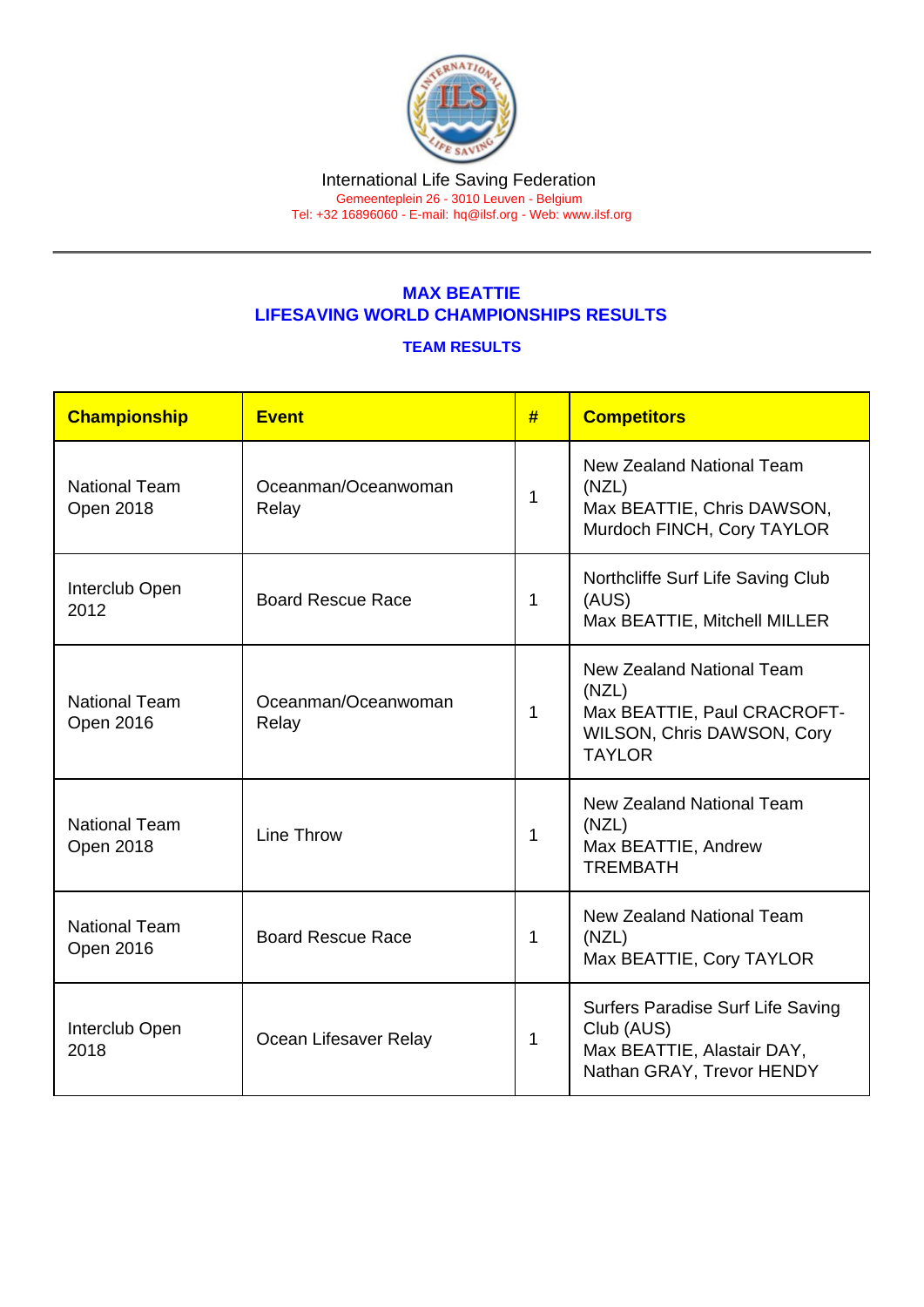| <b>Championship</b>               | <b>Event</b>                 | #              | <b>Competitors</b>                                                                                                                                         |
|-----------------------------------|------------------------------|----------------|------------------------------------------------------------------------------------------------------------------------------------------------------------|
| Interclub Open2018                | Oceanman/OceanwomanRelay     | $\mathbf{1}$   | Surfers Paradise Surf Life Saving<br>Club (AUS)<br>Max BEATTIE, Alastair DAY,<br>Nathan GRAY, Trevor HENDY                                                 |
| <b>National Team</b><br>Open 2014 | Oceanman/Oceanwoman<br>Relay | 1              | <b>New Zealand National Team</b><br>(NZL)<br>Max BEATTIE, Paul CRACROFT-<br>WILSON, Steven KENT, Cory<br><b>TAYLOR</b>                                     |
| <b>National Team</b><br>Open 2012 | <b>Board Rescue Race</b>     | 1              | <b>New Zealand National Team</b><br>(NZL)<br>Max BEATTIE, Kevin MORRISON                                                                                   |
| <b>National Team</b><br>Open 2014 | <b>Beach Relay</b>           | 2              | <b>New Zealand National Team</b><br>(NZL)<br>Max BEATTIE, Paul CRACROFT-<br>WILSON, Chris DAWSON, Andy<br><b>McMILLAN</b>                                  |
| <b>National Team</b><br>Open 2014 | <b>Board Rescue Race</b>     | $\overline{2}$ | <b>New Zealand National Team</b><br>(NZL)<br>Max BEATTIE, Chris DAWSON                                                                                     |
| <b>National Team</b><br>Open 2012 | <b>Beach Relay</b>           | 2              | <b>New Zealand National Team</b><br>(NZL)<br>Max BEATTIE, Paul CRACROFT-<br>WILSON, Steven FERGUSON,<br><b>Kevin MORRISON</b>                              |
| <b>National Team</b><br>Open 2018 | <b>Board Rescue Race</b>     | $\overline{2}$ | <b>New Zealand National Team</b><br>(NZL)<br>Max BEATTIE, Cory TAYLOR                                                                                      |
| <b>National Team</b><br>Open 2012 | Oceanman/Oceanwoman<br>Relay | 3              | <b>New Zealand National Team</b><br>(NZL)<br>Max BEATTIE, Paul CRACROFT-<br><b>WILSON, Paul CRACROFT-</b><br>WILSON, Steven KENT, Kevin<br><b>MORRISON</b> |
| <b>National Team</b><br>Open 2012 | 4x50m Obstacle Relay         | 3              | <b>New Zealand National Team</b><br>(NZL)<br>Max BEATTIE, Steven<br>FERGUSON, Steven KENT, Andy<br><b>McMILLAN</b>                                         |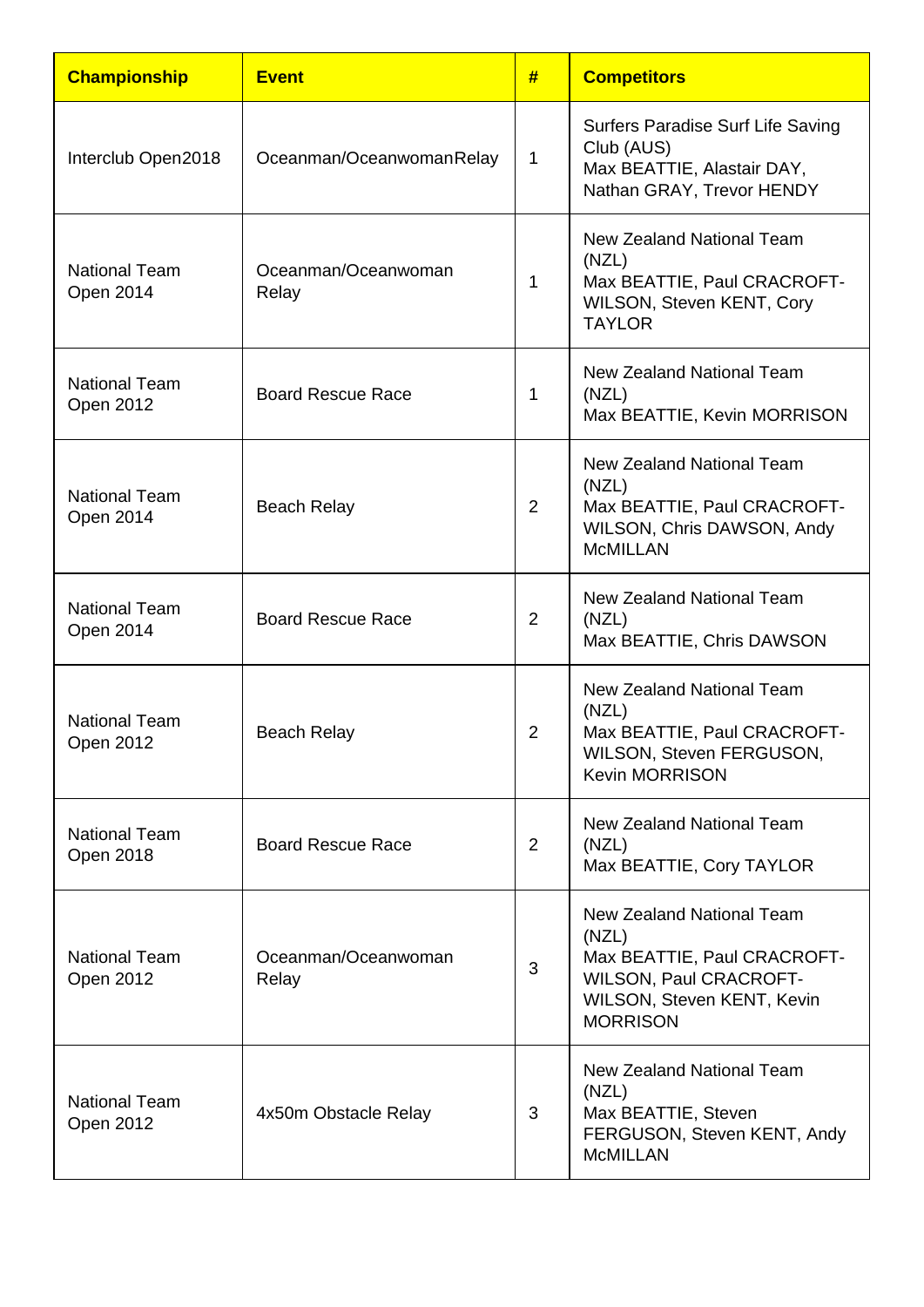| <b>Championship</b>                      | <b>Event</b>                 | #              | <b>Competitors</b>                                                                                                |
|------------------------------------------|------------------------------|----------------|-------------------------------------------------------------------------------------------------------------------|
| National TeamOpen<br>2016                | 4x50m Obstacle Relay         | 3              | New Zealand National Team (NZL)<br>Max BEATTIE, Chris DAWSON,<br>Steven KENT, Andy McMILLAN                       |
| Interclub Open<br>2018                   | <b>Board Rescue Race</b>     | 3              | Surfers Paradise Surf Life Saving<br>Club (AUS)<br>Max BEATTIE, Trevor HENDY                                      |
| <b>National Team</b><br><b>Open 2018</b> | 4x25m Manikin Relay          | 4              | <b>New Zealand National Team</b><br>(NZL)<br>Max BEATTIE, Chris DAWSON,<br>Steven KENT, Andrew<br><b>TREMBATH</b> |
| <b>National Team</b><br>Open 2014        | 4x50m Obstacle Relay         | 4              | <b>New Zealand National Team</b><br>(NZL)<br>Max BEATTIE, Chris DAWSON,<br>Steven KENT, Andy McMILLAN             |
| <b>National Team</b><br>Open 2018        | 4x50m Obstacle Relay         | 4              | <b>New Zealand National Team</b><br>(NZL)<br>Max BEATTIE, Chris DAWSON,<br>Steven KENT, Andrew<br><b>TREMBATH</b> |
| Interclub Open<br>2014                   | <b>Board Rescue Race</b>     | 4              | Northcliffe Surf Life Saving Club<br>(AUS)<br>Max BEATTIE, Cory TAYLOR                                            |
| Interclub Open<br>2016                   | Oceanman/Oceanwoman<br>Relay | $\overline{4}$ | Surfers Paradise Surf Life Saving<br>Club (GER)<br>Max BEATTIE, TJ HENDY, Nick<br>MALCOLM, Zac ORCHARD            |
| <b>National Team</b><br>Open 2016        | 4x25m Manikin Relay          | 4              | New Zealand National Team<br>(NZL)<br>Max BEATTIE, Chris DAWSON,<br>Steven KENT, Andy McMILLAN                    |
| <b>National Team</b><br>Open 2016        | <b>Beach Relay</b>           | 4              | New Zealand National Team<br>(NZL)<br>Max BEATTIE, Paul CRACROFT-<br>WILSON, Chris DAWSON, Cory<br><b>TAYLOR</b>  |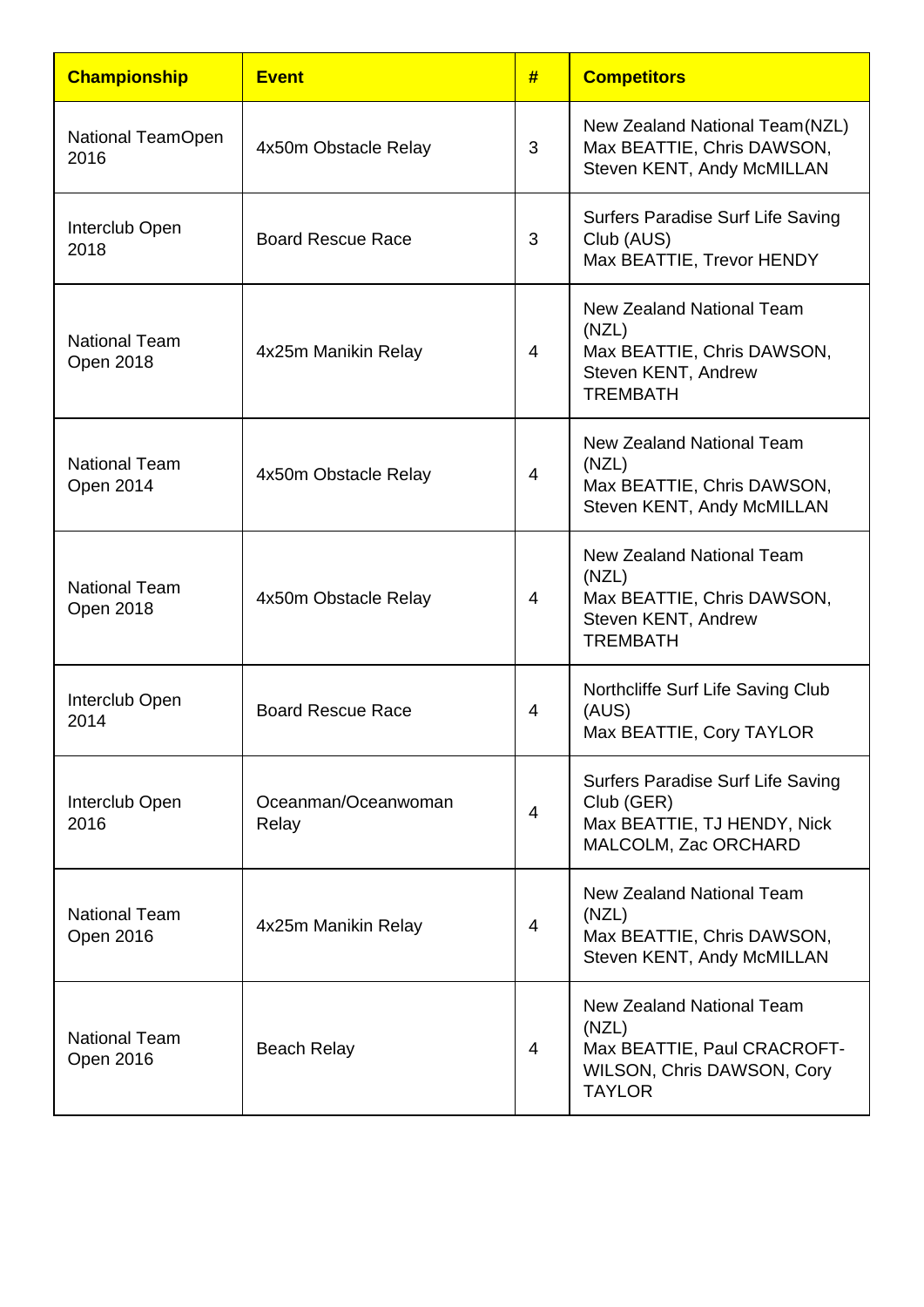| <b>Championship</b>               | <b>Event</b>              | #              | <b>Competitors</b>                                                                                                      |
|-----------------------------------|---------------------------|----------------|-------------------------------------------------------------------------------------------------------------------------|
| Interclub Open2012                | Oceanman/OceanwomanRelay  | 4              | Northcliffe Surf Life Saving Club<br>(AUS)<br>Max BEATTIE, Stefaan<br>DEMOPOULOS, Cory HILL,<br><b>Mitchell MILLER</b>  |
| Interclub Open<br>2012            | <b>Beach Relay</b>        | 5              | Northcliffe Surf Life Saving Club<br>(AUS)<br>Max BEATTIE, Cory HILL, Mitchell<br>MILLER, Kevin MORRISON                |
| <b>National Team</b><br>Open 2014 | 4x50m Medley Relay        | 5              | <b>New Zealand National Team</b><br>(NZL)<br>Max BEATTIE, Chris DAWSON,<br>Steven KENT, Andy McMILLAN                   |
| <b>National Team</b><br>Open 2012 | 4x50m Medley Relay        | 5              | New Zealand National Team<br>(NZL)<br>Max BEATTIE, Steven<br>FERGUSON, Steven KENT, Andy<br><b>McMILLAN</b>             |
| Interclub Open<br>2012            | <b>Rescue Tube Rescue</b> | 5              | Northcliffe Surf Life Saving Club<br>(AUS)<br>Max BEATTIE, Stefaan<br>DEMOPOULOS, Mitchell MILLER,<br><b>Tate SMITH</b> |
| <b>National Team</b><br>Open 2016 | <b>SERC</b>               | 6              | <b>New Zealand National Team</b><br>(NZL)<br>Max BEATTIE, Devon HALLIGAN,<br>Andy McMILLAN, Natalie PEAT                |
| Interclub Open<br>2014            | <b>Beach Relay</b>        | $\overline{7}$ | Northcliffe Surf Life Saving Club<br>(AUS)<br>Max BEATTIE, Cory HILL, Kevin<br><b>MORRISON, Cory TAYLOR</b>             |
| <b>National Team</b><br>Open 2018 | <b>Beach Relay</b>        | $\overline{7}$ | <b>New Zealand National Team</b><br>(NZL)<br>Max BEATTIE, Chris DAWSON,<br>Murdoch FINCH, Andrew<br><b>TREMBATH</b>     |